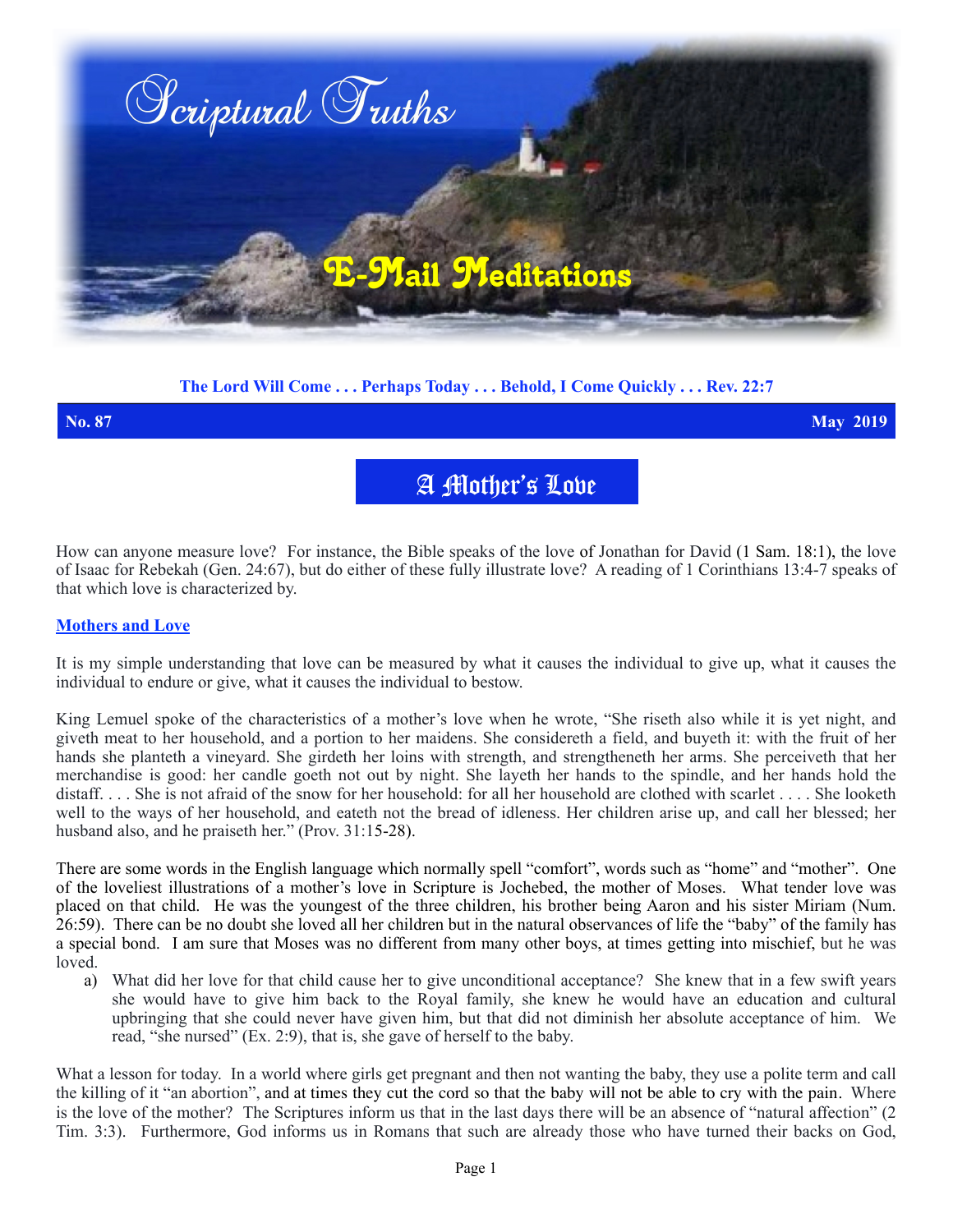therefore, God has given them over to "a reprobate mind" (Rom. 1:28) and His judgment is, they are "worthy of death" (Rom. 1:32).

Children must ever be assured of a love which forgives and will seek to protect them from any and every danger. The words of the old Irish tune are still so very true, "For you'll never miss a mother's love, till she's buried beneath the clay". The words were by Thomas Peter Keenan (1866–1927) from Castletownroche, County Cork, Ireland. No doubt, having heard of the young men who left Ireland during the potato famine and how the mothers wept, he wrote the following lyrics:

> An Irish boy was leaving Leaving his native home, Crossing the broad Atlantic, Once more he wished to roam, And as he was leaving his mother Who was standing on the Quay, She threw her arms around his neck And this to her did say.

"*A mother's love's a blessing, No matter where you roam, Keep her while she's living, You'll miss her when she's gone; Love her as in childhood, Though feeble, old and grey, For you'll never miss a mother's love Till she's buried beneath the clay.*"

And as the years go onward, I'll settle down in life, And choose a nice young Colleen, And take her for my wife. And as the babes grow older And climb around my knee, I'll teach them the very same lesson That my mother taught to me.

One of the greatest examples of a mother's love was illustrated by the sacrifice of a mother after one of China's dreadful earthquakes. The earthquake had subsided when rescuers came to the destroyed house of a young woman. Through the broken pieces of masonry etc., they could see her body kneeling as in the posture of one praying. It was evident the house had collapsed, crashing down on her head and back. Hoping that she was still alive the leader put his hand between the rubble and sadly found her body cold and stiff. She had died. Having left the house to go searching for those who may still be alive, he felt an urge to go back to the house of the young woman. It seemed so very foolish, she was dead! As before, he slipped his hand through the rubble and under the dead body and suddenly gave out a yell, "A child, a child". Swiftly the team worked and then found a little baby boy, three months old, wrapped in a blanket with flowers. Then they discovered in the blanket a cell phone with a message which read, "If you can survive, you must remember that I love you." The mother had given her life for her son. That is the love of a mother. Yet, this is a shadow of a greater love, the love of God.

## **The Love of God**

Considering my suggestion as to how love can be measured, I repeat, by what it causes the individual to give up, what it causes the individual to endure or give, what it causes the individual to bestow. This mother exemplifies them all. She gave up her own safety, she gave her life, and in so doing she gave life to her little child. There is only the love of the Holy Trinity which exceeds every manifestation of human love.

- 1) What did God give up?
	- a) Precious are the words, "For God so loved the world, that he gave his only begotten Son, that whosoever believeth in him should not perish, but have everlasting life" (Jn. 3:16). What profound truths God reveals in this verse, especially when an individual considers the attitude of humanity toward God. God's commentary on every human being is: